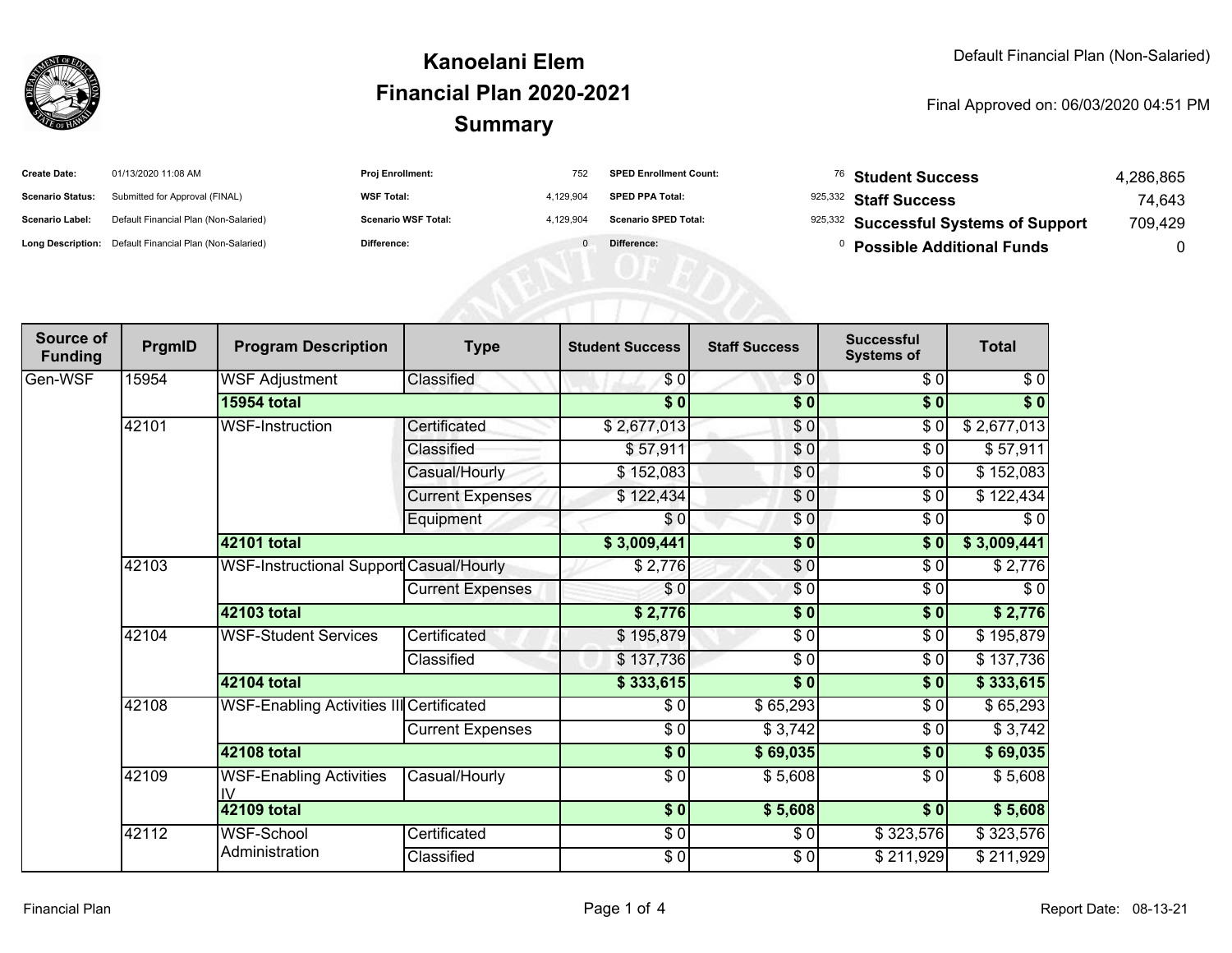

## **SummaryKanoelani ElemFinancial Plan 2020-2021**

Final Approved on: 06/03/2020 04:51 PM

| Source of<br><b>Funding</b> | PrgmID    | <b>Program Description</b>                     | <b>Type</b>             | <b>Student Success</b> | <b>Staff Success</b>   | <b>Successful</b><br><b>Systems of</b> | <b>Total</b>     |          |
|-----------------------------|-----------|------------------------------------------------|-------------------------|------------------------|------------------------|----------------------------------------|------------------|----------|
| Gen-WSF                     | 42112     | <b>WSF-School</b><br>Administration            | <b>Current Expenses</b> | \$0                    | \$0                    | \$3,000                                | \$3,000          |          |
|                             |           |                                                | Equipment               | $\overline{\$0}$       | $\sqrt{6}$             | \$0                                    | \$0              |          |
|                             |           | <b>42112 total</b>                             |                         | $\overline{\$0}$       | $\overline{\$0}$       | \$538,505                              | \$538,505        |          |
|                             | 42113     | <b>WSF-School Facility</b><br><b>Services</b>  | <b>Classified</b>       | \$0                    | $\overline{\$0}$       | \$170,924                              | \$170,924        |          |
|                             |           |                                                | Casual/Hourly           | \$0                    | $\overline{50}$        | \$0                                    | $\overline{\$0}$ |          |
|                             |           |                                                | <b>Current Expenses</b> | \$0                    | $\sqrt{6}$             | \$0                                    | $\overline{\$0}$ |          |
|                             |           | 42113 total                                    |                         | $\overline{\$0}$       | $\overline{\bullet}$ 0 | \$170,924                              | \$170,924        |          |
|                             | Gen-WSF   |                                                |                         | \$3,345,832            | \$74,643               | \$709,429                              | \$4,129,904      |          |
| Gen-SPED                    | 17101     | SPED Ppa - Instruction                         | Certificated            | \$652,930              | \$0                    | \$0                                    | \$652,930        |          |
|                             |           |                                                | Classified              | \$241,038              | $\overline{\$0}$       | $\overline{30}$                        | \$241,038        |          |
|                             |           |                                                | <b>Current Expenses</b> | \$31,364               | $\frac{6}{3}$          | $\overline{30}$                        | \$31,364         |          |
|                             |           | <b>17101 total</b>                             |                         | \$925,332              | $\overline{\$0}$       | $\overline{\$0}$                       | \$925,332        |          |
|                             | 17131     | Special Education in<br><b>Regular Schools</b> | Certificated            | \$0                    | \$0                    | $\overline{\$0}$                       | \$0              |          |
|                             |           | <b>17131 total</b>                             |                         | $\overline{\bullet}$ 0 | \$0                    | \$0                                    | $\overline{\$0}$ |          |
|                             | Gen-SPED  |                                                |                         | \$925,332              | $\overline{\$0}$       | $\overline{\$0}$                       | \$925,332        |          |
| Gen-Categ                   | 16807     |                                                | <b>Hawaiian Studies</b> | Casual/Hourly          | \$11,215               | $\frac{1}{6}$                          | $\overline{\$0}$ | \$11,215 |
|                             |           |                                                | <b>Current Expenses</b> | \$0                    | $\sqrt{6}$             | $\overline{30}$                        | $\overline{\$0}$ |          |
|                             |           | <b>16807 total</b>                             |                         | \$11,215               | $\sqrt{6}$             | $\overline{\$0}$                       | \$11,215         |          |
|                             | Gen-Categ |                                                |                         | \$11,215               | $\overline{\$0}$       | $\overline{\$0}$                       | \$11,215         |          |
| Federal                     | 18085     | Essa Title III Language<br>Instruction         | Casual/Hourly           | \$4,486                | $\sqrt{6}$             | $\overline{\$0}$                       | \$4,486          |          |
|                             |           | <b>18085 total</b>                             |                         | \$4,486                | $\frac{1}{2}$          | $\overline{\$0}$                       | \$4,486          |          |
|                             | 20657     | Essa Title IIa Targeted<br>Prof Dev            | Casual/Hourly           | $\frac{1}{\epsilon}$   | \$0                    | $\overline{S}0$                        | $\overline{S}0$  |          |
|                             |           | <b>20657 total</b>                             |                         | $\overline{\$0}$       | $\overline{\$0}$       | $\overline{\$0}$                       | $\overline{\$0}$ |          |
|                             | 20697     | Essa Title IIa Prof Dev                        | Casual/Hourly           | $\sqrt{6}$             | $\sqrt{6}$             | $\overline{\$0}$                       | $\overline{$}0$  |          |
|                             |           |                                                | <b>Current Expenses</b> | $\overline{30}$        | $\sqrt{6}$             | $\overline{30}$                        | $\overline{$}0$  |          |
|                             |           | <b>20697 total</b>                             |                         | $\overline{\$0}$       | $\overline{\$0}$       | $\overline{\$0}$                       | $\overline{\$0}$ |          |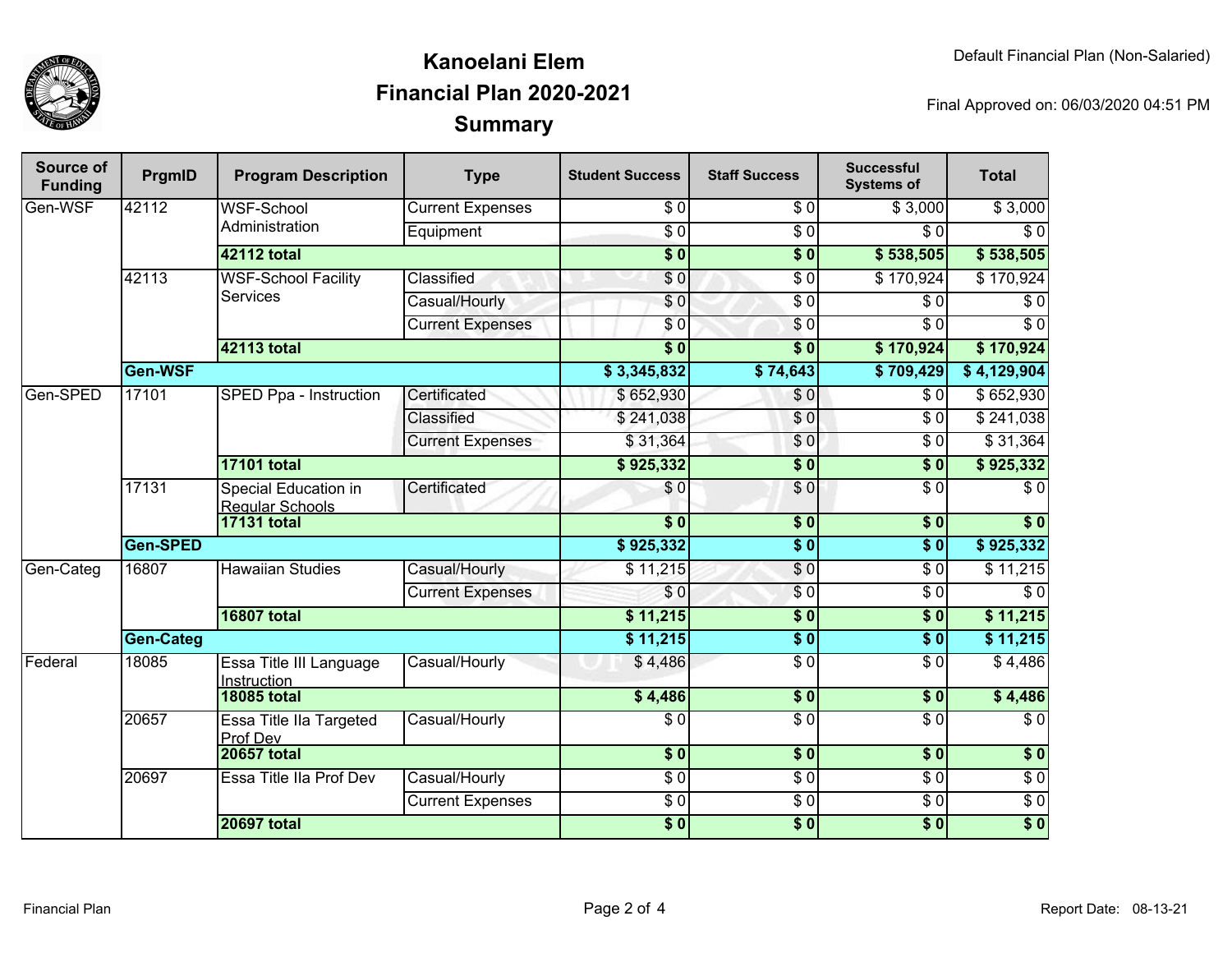

## **SummaryKanoelani ElemFinancial Plan 2020-2021**

Final Approved on: 06/03/2020 04:51 PM

| Source of<br><b>Funding</b> | PrgmID          | <b>Program Description</b>                    | <b>Type</b>             | <b>Student Success</b> | <b>Staff Success</b>                 | <b>Successful</b><br><b>Systems of</b> | <b>Total</b> |
|-----------------------------|-----------------|-----------------------------------------------|-------------------------|------------------------|--------------------------------------|----------------------------------------|--------------|
| Federal                     | 20698           | Essa Title IIa Support<br>New Tchr & Prin     | Casual/Hourly           | \$0                    | \$0                                  | \$0                                    | \$0          |
|                             |                 | <b>20698 total</b>                            |                         | \$0                    | \$0                                  | \$0                                    | \$0          |
|                             | <b>Federal</b>  |                                               |                         | \$4,486                | \$0                                  | \$0                                    | \$4,486      |
| Gen-Cent                    | 35163           | <b>Food Services-General</b><br>Fund          | Casual/Hourly           | \$0                    | $\overline{\$0}$                     | \$0                                    | \$0          |
|                             |                 | 35163 total                                   |                         | \$0                    | \$0                                  | \$0                                    | \$0          |
|                             | <b>Gen-Cent</b> |                                               |                         | \$0                    | \$0                                  | \$0                                    | $\sqrt{6}$   |
| Special                     | 19061           | DOD-Survey Card<br>Incentive                  | <b>Current Expenses</b> | \$0                    | \$0                                  | \$0                                    | $\sqrt{6}$   |
|                             |                 | <b>19061 total</b>                            |                         | $\overline{\$0}$       | $\overline{\$0}$                     | 30                                     | $\sqrt{50}$  |
|                             | 19062           | DOD-Fed Connected<br><b>Student Incentive</b> | <b>Current Expenses</b> | \$0                    | \$0                                  | \$0                                    | $\sqrt{6}$   |
|                             |                 | <b>19062 total</b>                            |                         | \$0]                   | \$0                                  | s <sub>0</sub>                         | \$0          |
|                             | 37307           | Use of School Facilities -<br>School          | <b>Current Expenses</b> | \$0                    | \$0                                  | $\overline{\$0}$                       | $\sqrt{6}$   |
|                             |                 |                                               | Equipment               | \$0                    | \$0                                  | $\overline{\$0}$                       | $\sqrt{6}$   |
|                             | 37307 total     |                                               |                         | $\sqrt{5}$             | \$0                                  | \$0                                    | $\sqrt{ }$   |
|                             | <b>Special</b>  |                                               |                         | s <sub>0</sub>         | $\vert \mathbf{\$}\ \mathbf{0}\vert$ | \$0                                    | $\sqrt{ }$   |
| <b>Grand Total</b>          |                 |                                               | \$4,286,865             | \$74,643               | \$709,429                            | \$5,070,937                            |              |